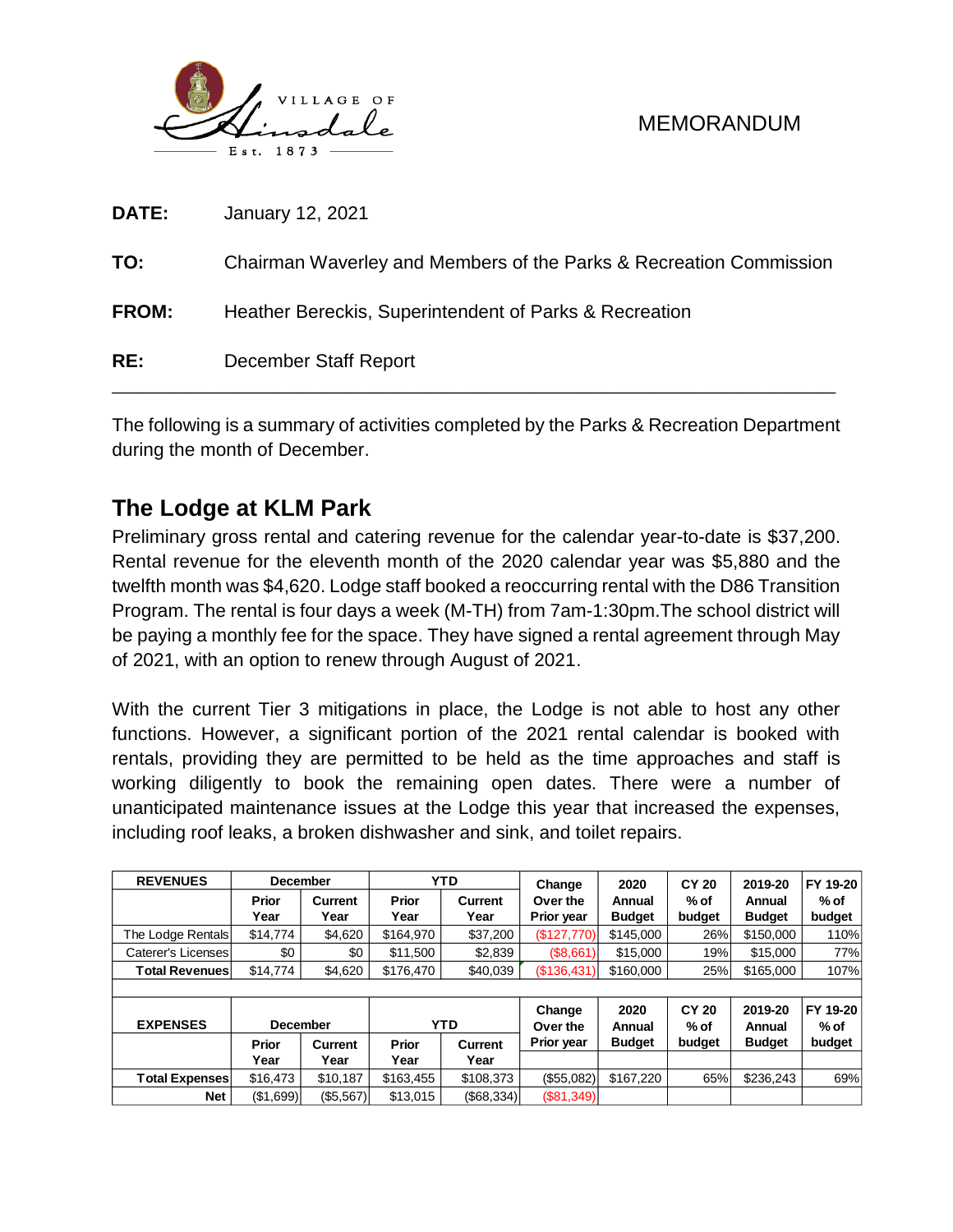

### MEMORANDUM

| The Lodge Gross Monthly Revenues |    |           |    |           |   |                                  |    |            |   |           |    |           |     |                                                        |    |           |    |           |    |          |
|----------------------------------|----|-----------|----|-----------|---|----------------------------------|----|------------|---|-----------|----|-----------|-----|--------------------------------------------------------|----|-----------|----|-----------|----|----------|
| Month                            |    |           |    |           |   | 2011/12 FY 2012/13 FY 2013/14 FY |    | 2014/15 FY |   |           |    |           |     | 2015/16 FY 2016/17 FY 2017/18 FY 2018/19 FY 2019/20 FY |    |           |    |           |    | 2020 CY  |
| May                              | \$ | 8,561     |    | 8,801     | Ś | 16,796                           | \$ | 13,745     | Ś | 16,000    | \$ | 12,200    | s   | 9,725                                                  | \$ | 13,675    | \$ | 16,744    | S  |          |
| June                             | \$ | 11,156    |    | 10,745    | S | 26,818                           | Ŝ  | 17,450     | S | 22,770    |    | 22,845    | S   | 12,495                                                 | S  | 23,045    | S  | 17,494    |    |          |
| July                             |    | 13,559    | s  | 9,786     | S | 18,650                           | S  | 12,909     | s | 27,475    | S  | 12,550    |     | 15,000                                                 | S  | 16,874    |    | 17,466    | S  | 2,625    |
| August                           | Ś. | 17,759    | Ś  | 18,880    | S | 19,579                           | \$ | 25,350     | Ś | 24,775    | S  | 11,500    | s   | 18,555                                                 | \$ | 15,205    | S  | 17,395    | Ś  | 2,000    |
| September                        | S  | 14,823    | s  | 14,498    | S | 12,137                           | \$ | 24,510     | S | 15,250    | S  | 12,645    | S   | 15,410                                                 | S. | 27,860    |    | 13,980    | s  | 4,860    |
| October                          | S  | 16,347    | Ś. | 15,589    | Ś | 14,825                           | \$ | 23,985     | Ś | 25,580    | \$ | 21,045    | S   | 15,180                                                 | s  | 12,770    | S  | 24,085    | \$ | 7,140    |
| November                         | S  | 8,256     |    | 11,612    |   | 8,580                            |    | 14,724     |   | 14,825    |    | 6,700     |     | 12,500                                                 | s  | 13,450    |    | 13,365    | \$ | 5,880    |
| December                         | Ś  | 8,853     |    | 10,265    |   | 13,366                           | Ŝ  | 17,290     |   | 17,200    | Ś  | 13,457    |     | 8,125                                                  | S  | 9,125     | S  | 14,774    | Ś  | 4,620    |
| January                          | \$ | 1,302     |    | 4,489     | S | 250                              |    | 8,450      |   | 2,850     |    | 4,624     | S   | 18,089                                                 | S  | 6,855     |    |           | \$ | 8,475    |
| February                         | Ś  | 2,301     |    | 6,981     | S | 7,575                            |    | 3,120      |   | 2,400     |    | 4,550     |     | 2,495                                                  | S  | 1,725     |    |           | Ś  | 1,100    |
| March                            | \$ | 2,506     | S  | 7,669     |   | 4,245                            | S  | 6,725      |   | 8,945     |    | 5,944     | S   | 8,045                                                  | S  | 9,804     |    |           | Ś  | 500      |
| April                            | Ś  | 2,384     | \$ | 4,365     |   | 3,600                            | \$ | 12,695     |   | 9,125     |    | 4,300     | S   | 7,482                                                  | S  | 2,700     |    |           |    |          |
| total                            |    | \$107.807 |    | \$123,680 |   | \$146,421                        | Ś  | 180,953    |   | \$187,195 |    | \$132,360 | \$. | 143,101                                                |    | \$153,088 |    | \$135,303 |    | \$37,200 |

The graph below shows the past three years of Lodge revenue and the upcoming years' projections. Future projections are based on what is currently booked. Also included is a graph indicating the number of monthly reservations. Typically events are booked 6-18 months in advance of the rentals; however, if there are vacancies, staff will accept reservations within 5 days of an event. These tracking devices will be updated monthly.

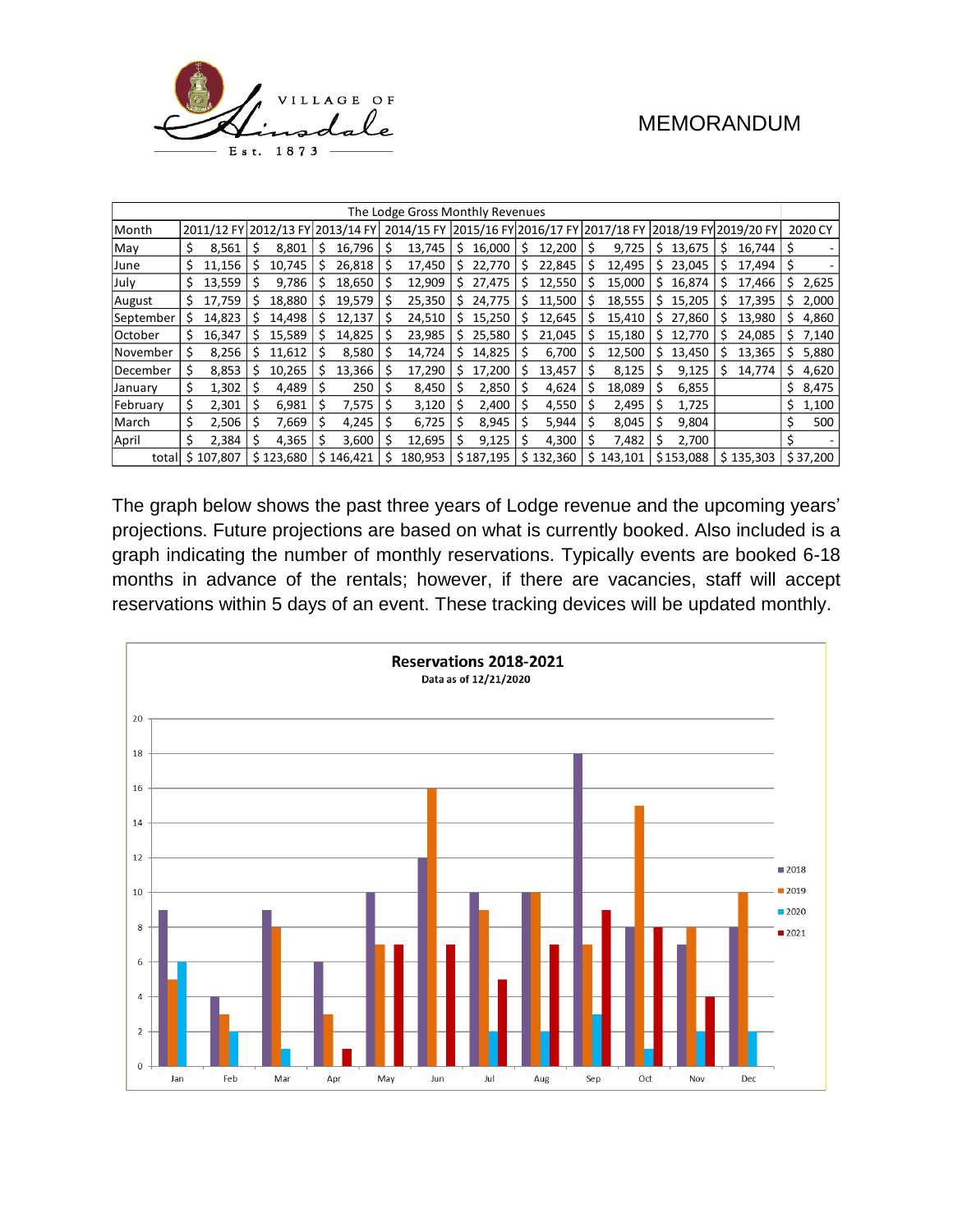





Staff is currently working with the approved marketing plan from the 2020 CY, including the addition of Search Engine Optimization (SEO) and progressive marketing through The Knot. The Parks & Rec Commission is now working on reviewing charges for caterers and single use vendors. A stub year on vendor licenses was implemented, so they align with the new calendar year budget, and then a full 12 months starting in January 2021.

## **Upcoming Brochure & Activities**

The winter/spring brochure was released digitally on November 30, and registration began December 7. Postcards were delivered to all Hinsdale households during the week of November 30 - December 4. However, the winter break programs were all cancelled due to the current Tier 3 mitigation imposed on indoor programming by the state. Staff is still hoping to be able to run programming beginning in mid-January and throughout the spring.